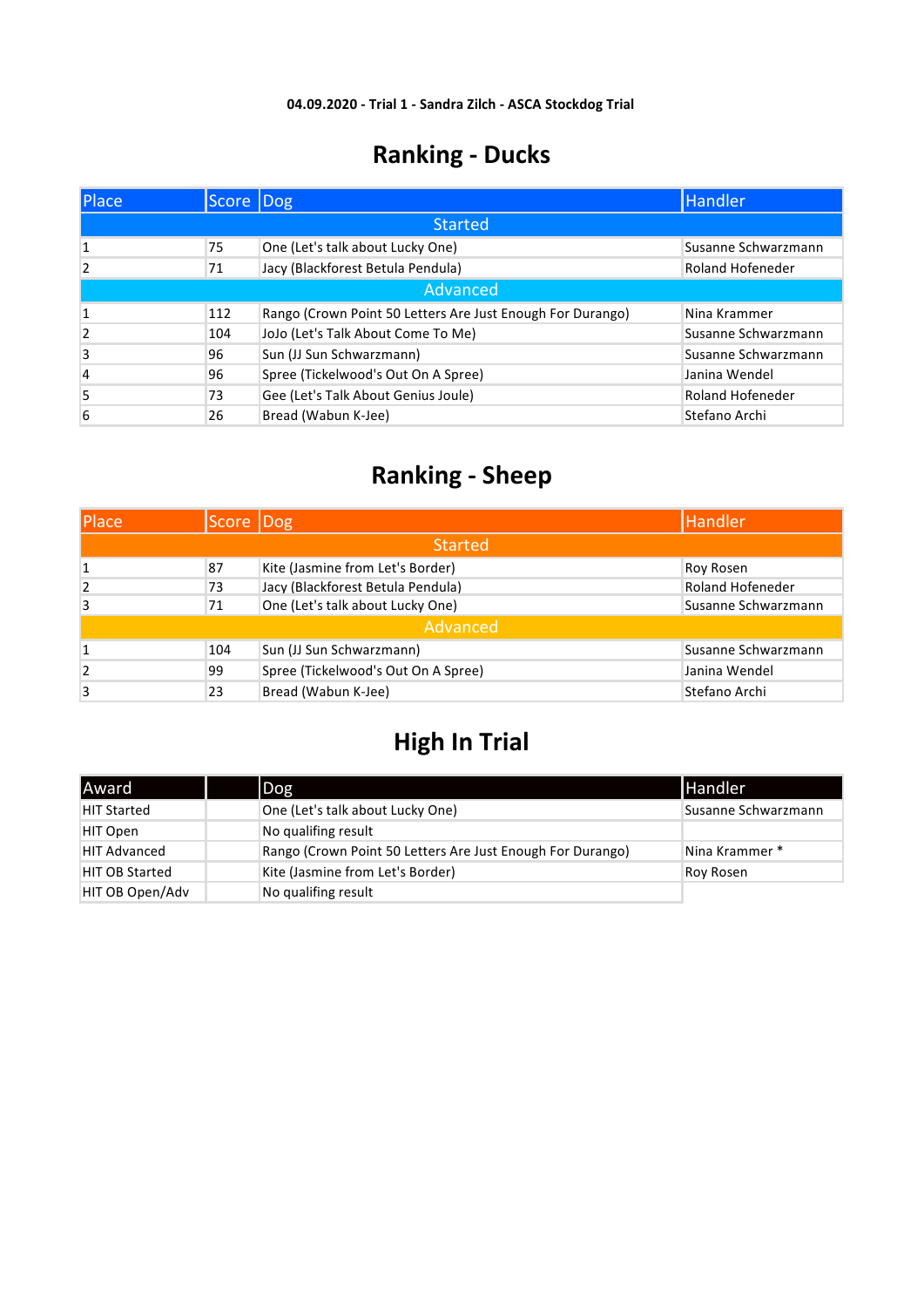| Place          | Score Dog |                                                            | Handler             |
|----------------|-----------|------------------------------------------------------------|---------------------|
|                |           | <b>Started</b>                                             |                     |
|                | 89        | Jacy (Blackforest Betula Pendula)                          | Roland Hofeneder    |
| 2              | 55        | One (Let's talk about Lucky One)                           | Susanne Schwarzmann |
|                |           | Advanced                                                   |                     |
| $\mathbf{1}$   | 118       | Rango (Crown Point 50 Letters Are Just Enough For Durango) | Nina Krammer        |
| $\overline{2}$ | 109       | Spree (Tickelwood's Out On A Spree)                        | Janina Wendel       |
| 3              | 102       | Sun (JJ Sun Schwarzmann)                                   | Susanne Schwarzmann |
| 4              | 77        | Gee (Let's Talk About Genius Joule)                        | Roland Hofeneder    |
| 5              | 12.5      | Bread (Wabun K-Jee)                                        | Stefano Archi       |

#### **Ranking - Sheep**

| Place          | Score Dog  |                                     | <b>Handler</b>          |
|----------------|------------|-------------------------------------|-------------------------|
|                |            | <b>Started</b>                      |                         |
|                | 87         | Kite (Jasmine from Let's Border)    | Roy Rosen               |
| $\overline{2}$ | 86         | Jacy (Blackforest Betula Pendula)   | <b>Roland Hofeneder</b> |
| 3              | <b>HCT</b> | One (Let's talk about Lucky One)    | Susanne Schwarzmann     |
|                |            | Advanced                            |                         |
|                | 104        | Sun (JJ Sun Schwarzmann)            | Susanne Schwarzmann     |
| 2              | 102        | Spree (Tickelwood's Out On A Spree) | Janina Wendel           |
| 3              | 61         | Bread (Wabun K-Jee)                 | Stefano Archi           |

| Award                 | Dog                                                        | <b>Handler</b>          |
|-----------------------|------------------------------------------------------------|-------------------------|
| <b>HIT Started</b>    | Jacy (Blackforest Betula Pendula)                          | <b>Roland Hofeneder</b> |
| HIT Open              | No qualifing result                                        |                         |
| <b>HIT Advanced</b>   | Rango (Crown Point 50 Letters Are Just Enough For Durango) | Nina Krammer *          |
| <b>HIT OB Started</b> | Kite (Jasmine from Let's Border)                           | Roy Rosen               |
| HIT OB Open/Adv       | No qualifing result                                        |                         |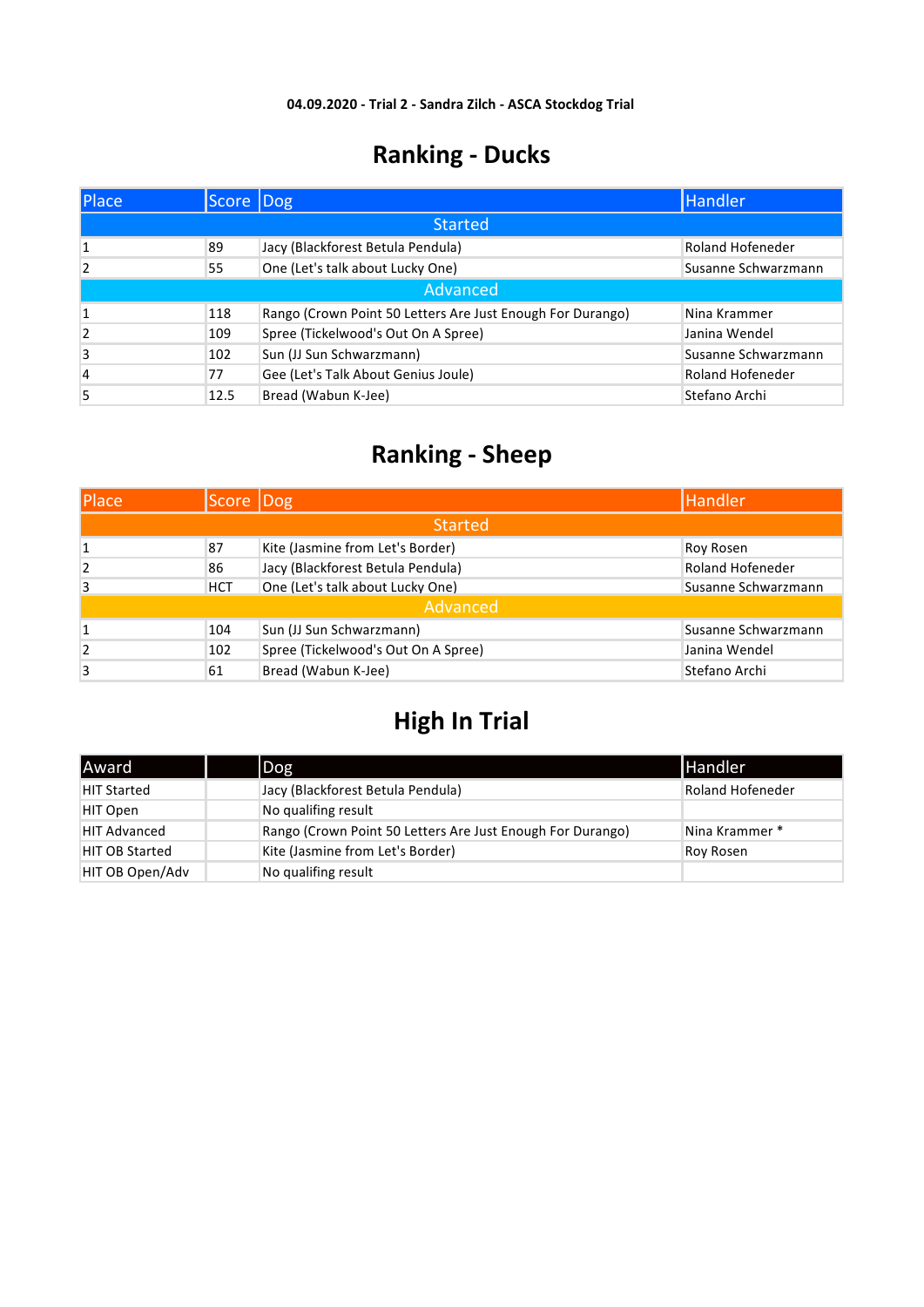| <b>Place</b>   | Score Dog      |                                       | Handler                     |  |  |  |  |
|----------------|----------------|---------------------------------------|-----------------------------|--|--|--|--|
|                | <b>Started</b> |                                       |                             |  |  |  |  |
|                | 89             | One (Let's talk about Lucky One)      | Susanne Schwarzmann         |  |  |  |  |
| $\overline{2}$ | 82             | Blink (Ruff'N'Tuff Thesmallthings)    | Alexandra Lehnert           |  |  |  |  |
| 3              | 77             | Jacy (Blackforest Betula Pendula)     | <b>Roland Hofeneder</b>     |  |  |  |  |
| $\overline{4}$ | 75             | Riley (Mi Sombra's No No Never)       | Nina Krammer                |  |  |  |  |
|                |                | Advanced                              |                             |  |  |  |  |
| $\mathbf{1}$   | 109            | Spree (Tickelwood's Out On A Spree)   | Janina Wendel               |  |  |  |  |
| $\overline{2}$ | 107            | JoJo (Let's Talk About Come To Me)    | Susanne Schwarzmann         |  |  |  |  |
| 3              | 94             | Sun (JJ Sun Schwarzmann)              | Susanne Schwarzmann         |  |  |  |  |
| $\overline{4}$ | 73             | Knight (Let's talk about Dark Knight) | Marie-Therese Milotta-Berka |  |  |  |  |
| 5              | 69             | Bread (Wabun K-Jee)                   | Stefano Archi               |  |  |  |  |

# **Ranking - Sheep**

| <b>Place</b> | Score      | Dog                                      | Handler             |  |  |
|--------------|------------|------------------------------------------|---------------------|--|--|
|              |            | <b>Started</b>                           |                     |  |  |
| $\mathbf{1}$ | 99         | Kite (Jasmine from Let's Border)         | Roy Rosen           |  |  |
| 2            | 97         | Riley (Mi Sombra's No No Never)          | Nina Krammer        |  |  |
| 3            | 94         | Boogie (Boogie Woogie of the Moonracers) | Tanja Zwettler      |  |  |
| 4            | 94         | Lemon (Let's talk about Lucky Lemon)     | Christian Prein     |  |  |
| 5            | 94         | Jacy (Blackforest Betula Pendula)        | Roland Hofeneder    |  |  |
| 6            | 83         | Kiwi (Let's talk about Keen to Run)      | Christian Prein     |  |  |
| 7            | 81         | Napo (Shepmates Dashing Smart MiSombra)  | Nina Krammer        |  |  |
| 8            | <b>HCT</b> | One (Let's talk about Lucky One)         | Susanne Schwarzmann |  |  |
|              |            | Open                                     |                     |  |  |
| $\mathbf{1}$ | 80         | Blink (Ruff'N'Tuff Thesmallthings)       | Alexandra Lehnert   |  |  |
|              | Advanced   |                                          |                     |  |  |
| $\mathbf{1}$ | 111        | Spree (Tickelwood's Out On A Spree)      | Janina Wendel       |  |  |
| 2            | 111        | Sun (JJ Sun Schwarzmann)                 | Susanne Schwarzmann |  |  |
| 3            | 83         | Bread (Wabun K-Jee)                      | Stefano Archi       |  |  |

| Award <sup>'</sup>    | Dog                                 | <b>Handler</b> |
|-----------------------|-------------------------------------|----------------|
| <b>HIT Started</b>    | Riley (Mi Sombra's No No Never)     | Nina Krammer * |
| HIT Open              | No qualifing result                 |                |
| <b>HIT Advanced</b>   | Spree (Tickelwood's Out On A Spree) | Janina Wendel  |
| <b>HIT OB Started</b> | Kite (Jasmine from Let's Border)    | Roy Rosen      |
| HIT OB Open/Adv       | No qualifing result                 |                |